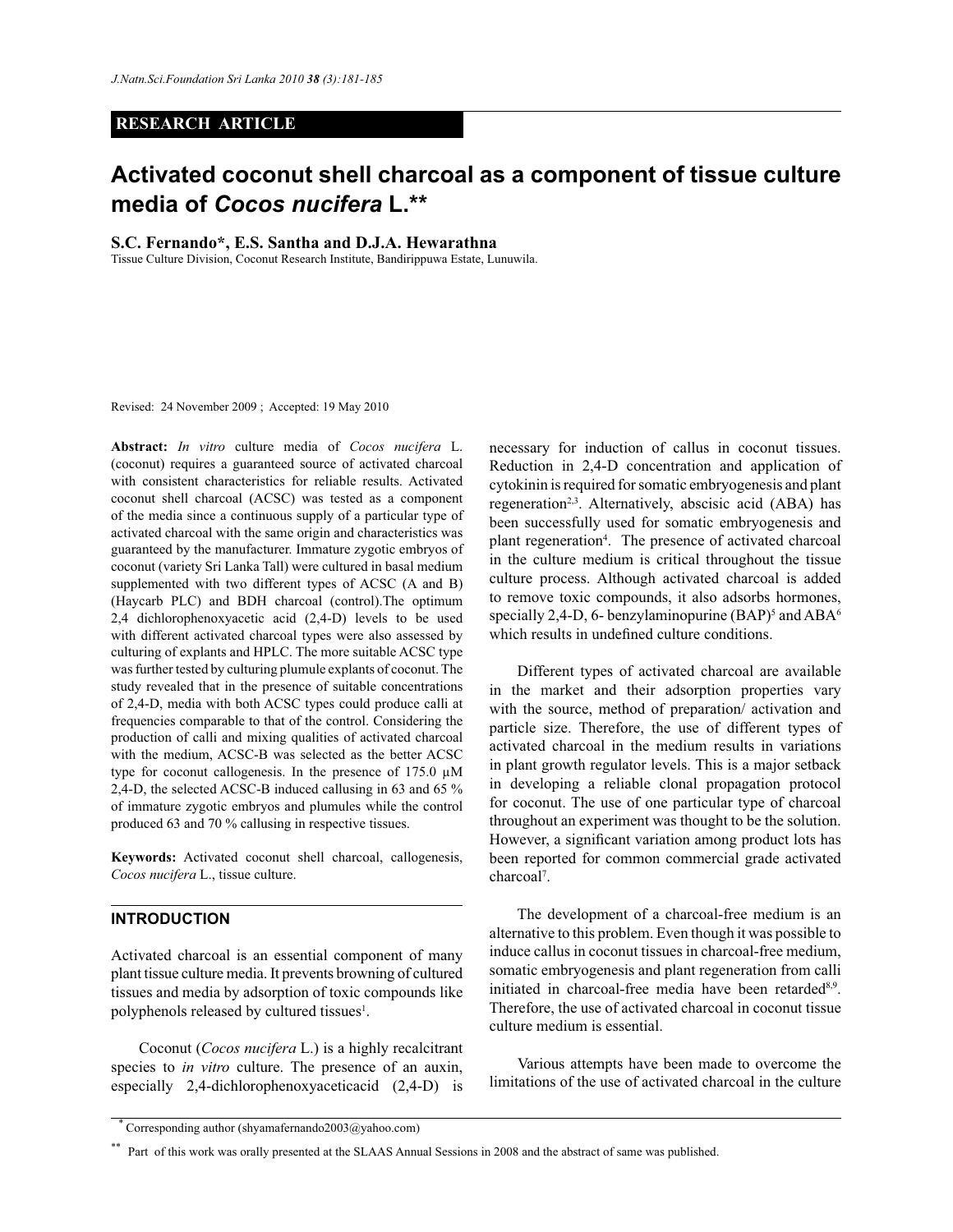media of different plant species<sup>7,10,11</sup>. Testing 2,4-D adsorption by activated charcoal using High Performance Liquid Chromatography (HPLC)<sup>10</sup> and adjusting the 2,4-D level added to the medium accordingly is practised by various coconut tissue culture research groups. Toering and Pullman<sup>11</sup> have developed a mathematical model to calculate free 2,4-D in *Pinus taeda* L. (loblolly pine) medium containing activated charcoal. A method to control freely available plant growth regulator levels by adjusting the mass of different activated charcoal types in the medium [based on the ratio of specific total pore volume or Brunauer, Emmett and Teller (BET) specific surface areas of the carbons] was developed by Van Winkle and Pullman<sup>7</sup>.

The mathematical model of Toering and Pullman<sup>11</sup> does not consider variations in adsorption capacities of different activated charcoal types used, whereas the method of Van Winkle and Pullman<sup>7</sup> does not consider the differences in pore size distribution. Those facts limit the direct use of such mathematical methods for optimizing culture media for coconut, which is very sensitive to plant growth regulator levels in the medium. Therefore, cocount tissue cultures need a guaranteed source of activated charcoal with consistent characteristics.

 Activated coconut shell charcoal (ACSC) is a potential candidate, as the continuous supply of a particular type of activated charcoal with the same origin and characteristics can be guaranteed by the manufacturer. Therefore, the objective of this study was to assess the feasibility of using ACSC in coconut tissue culture media. ACSC is not availale under trade names like Sigma and BDH and the source of charcoal is not specified in catalogue descriptions. Therefore, this is the first report on the use of ACSC in any plant tissue culture medium.

#### **METHODS AND MATERIALS**

*Experimental material*: Immature (9 months postanthesis) and mature (12 months post-anthesis) coconuts from variety Sri Lanka Tall were used to obtain explants.

 Two types of ACSC (A & B) were provided by Haycarb PLC. Activated charcoal from BDH Laboratory Supplies (England) (BDH Catalogue number 33033) was used as the control. In order to control the moisture content of activated charcoal samples, prior to use, they were oven dried for 1 h at 150ºC and kept in desiccators.

*Immature zygotic embryo culture*: Dehusked immature nuts were washed in a mild detergent solution (Teepol) and immature zygotic embryos were excised aseptically under a laminar flow hood. The embryos were cultured in basal medium 72<sup>2</sup> supplemented with varying levels (100.0−275.0 µM) of 2,4-D (Sigma D 7299 ), 0.25 % (w/v) phytagel and 0.1 % (w/v) ACSC-A (surface area  $875 \text{ m}^2\text{g}^{-1}$ ) or ACSC-B (surface area 1500 m<sup>2</sup>g<sup>-1</sup>). Since dried activated charcoal samples were used for culture media preparation for the first time, the immature zygotic embryos were cultured in basal medium 72 supplemented with varying levels (175.0-275.0  $\mu$ M) of 2,4-D and 0.1 % (w/v) activated charcoal BDH (surface area  $1000 \text{ m}^2\text{g}^{-1}$ ) to determine the optimum 2,4-D level as the control. Mixing qualities of ACSC-A and ACSC-B was also observed when preparing the culture media. Cultures were maintained at  $28 \pm 1$  °C in darkness for 10 wks.

 The number of explants producing calli was recorded at the end of 10 wks. The calli were grouped according to the size (diameter  $\le$  5.0 mm and  $\ge$  5.0 mm) and callus morphology was noted.

*Determination of the suitability of ACSC-B for plumule culture*: Mature zygotic embryos were sterilized in 3.0% (v/v) Clorox [Sodium hypochlorite 5.25%, Chlorox (Malaysia) Sdn. Bhd.,] for 5 min and rinsed 5 times with sterile distilled water. Plumules were excised under a dissecting microscope, crushed with a scalpel and cultured in basal medium 72 supplemented with 175.0 µM 2,4-D and 0.1  $\%$  (w/v) ACSC-B (the medium selected from the results of previous experiment) to further test the suitability of ACSC-B type for coconut tissue culture. From the results of the previous experiment, 225.0  $\mu$ M 2,4-D was selected as the control to use with 0.1 % (w/v) BDH charcoal. Cultures were maintained at  $28 \pm 1$  °C in darkness for 10 wks. The number of explants producing calli was recorded at the end of 10 wks.

*Analysis of free 2,4-D in the medium*: Culture media containing different combinations of 2,4-D and activated charcoal types [BDH (control) and ACSC-A and ACSC-B] were prepared in liquid form. After 7 d of preparation, the solutions were filtered  $(0.2 \mu m)$  to remove charcoal and individual solutions were analyzed.

 The samples were analyzed by HPLC (Hewlet Packard 1100) equipped with a variable wave length detector allowing monitoring at 236 nm. Separation was achieved using a reversed phase column C18 Lichrocart 250-4 with gradient elution. The mobile phase consisted of HPLC grade methanol / acetonitrile (1:1) and 5.0 mM NaH<sub>2</sub>PO<sub>4</sub> $/$  100.0 µL acetic acid buffer (pH 7.0). At a flow rate of 0.5 mL min<sup>-1</sup>, 2,4-D was eluted after 9 min.

*Data collection and statistical analysis*: The experimental design was a completely randomized design. The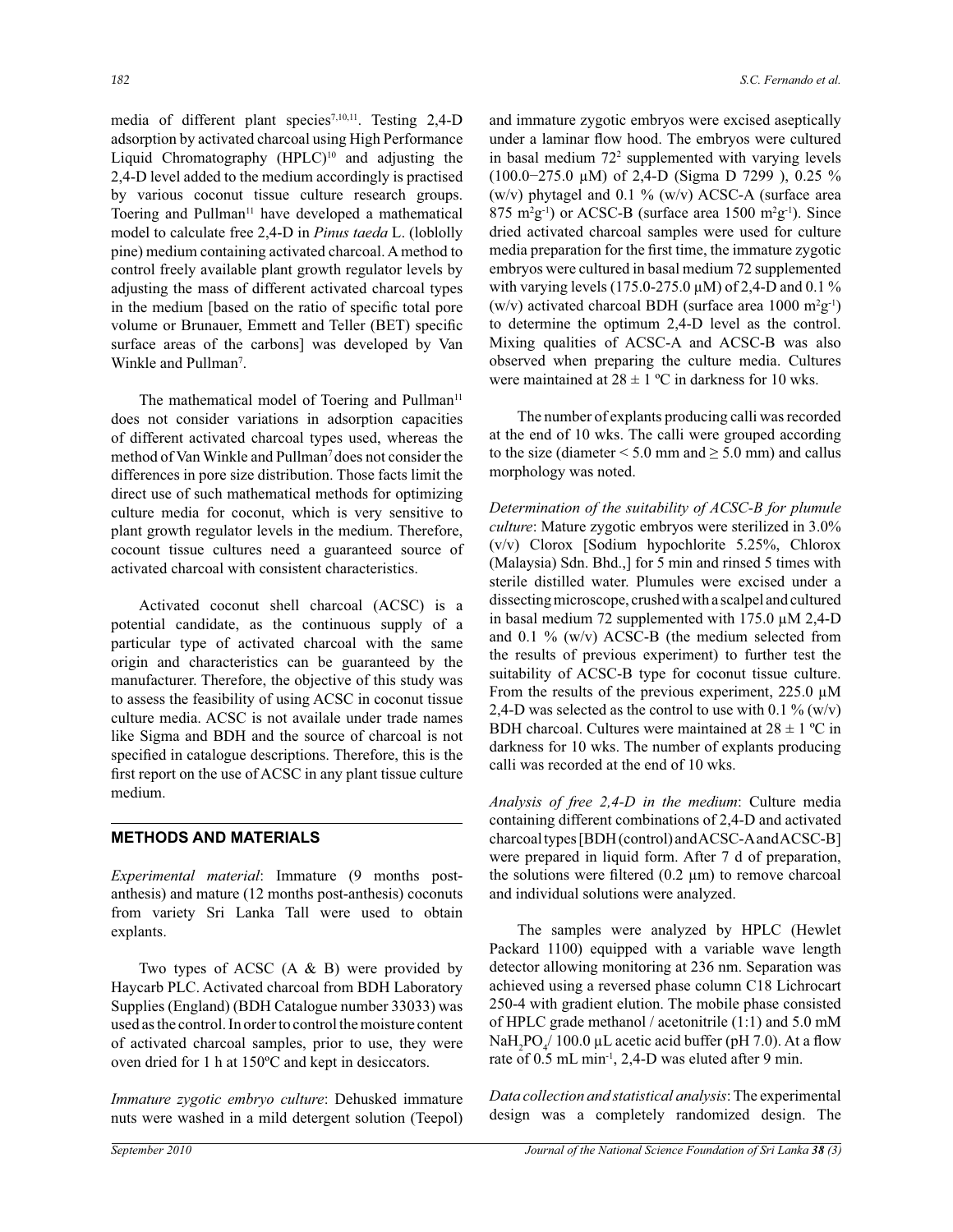experiments on immature zygotic embryo and plumule culture were repeated at least twice with 10−15 explants per treatment. Difference between treatments was assessed using logistic regression analysis in CATMOD procedure in SAS software. Mean separation was done with contrasts of maximum likelihood estimates.

#### **RESULTS AND DISCUSSION**

#### **Immature zygotic embryo culture**

Among the various coconut explants used for clonal propagation, immature zygotic embryos are considered as the model to test culture conditions due to its ability to produce calli consistently at higher frequencies under suitable conditions<sup>2</sup> . Previous studies have shown that the optimum 2,4-D level used with activated charcoal (BDH) varied (50.0−150.0 µM) from one pack to the other and within a pack with time of storage<sup>12</sup>. The change in moisture content during storage was identified as a possible cause. Thus, in this study, oven dried activated charcoal samples were used for consistent results. The use of dried activated charcoal increased the actual amount of charcoal present in medium. As a result, explants cultured in media containing previously used 2,4-D levels (50.0−150.0 µM) did not produce callus (data not shown). Callusing recorded in media containing 175.0−275.0 µM 2,4-D did not vary significantly. It might be due to the highly heterogeneous nature of explants used in the study. Therefore,  $225.0 \mu M 2,4-D$ , the lowest concentration of 2,4-D at which the highest number of calli of diameter  $\geq 5.0$  mm was obtained, was selected as the control for culturing immature zygotic embryos of coconut in the presence of activated charcoal BDH (Table 1).

 When ranges of 2,4-D were tested in combination with ACSC-A and ACSC-B (100.0−200.0 and 150.00− 250.0 µM respectively), all tested combinations produced

Table 1: Effect of 2,4-D level on callogenesis in immature zygotic embryos of coconut in the presence of 0.1 % (w/v) oven-dried BDH (control) charcoal

| 2,4-D level         | Callusing | Callus size                  |
|---------------------|-----------|------------------------------|
| $(\mu M)$           | $(\%)$    | $\frac{9}{6}$ of callus with |
|                     |           | a diameter $\geq$ 5 mm)      |
| 175.0               | 45.0      | 90.0                         |
| 200.0               | 63.0      | 80.0                         |
| 225.0               | 63.0      | 94.0                         |
| 250.0               | 63.0      | 94.0                         |
| 275.0               | 45.0      | 67.0                         |
| Significance at 5 % | <b>NS</b> | <b>NS</b>                    |

NS= Not significant

varying percentages of calli that are not significantly different. It might be due to the heterogeneous nature of explants used. However, based on the highest callusing percentage, callus size and production of highly convoluted translucent calli, 2,4-D: activated charcoal combinations of 125.0 µM 2,4-D with ACSC-A and 175.0 µM 2,4-D with ACSC-B were selected as the suitable combinations. The callusing percentages of the selected combinations were also comparable to those of the control (Table 2).

However, when preparing media, particles of ACSC-A precipitated more easily than ACSC-B. Thus ACSC-A showed poor mixing qualities which might cause inconsistent results from cultured tissues unless during preparations, the media are frequently mixed before they are solidified. Therefore, ACSC-B can be considered as the more suitable type of ACSC to be used in coconut tissue culture media.

#### **Analysis of free 2,4-D in the medium**

Testing a range of 2,4-D levels and activated charcoal types requires a large number of nuts to obtain explants which is costly, laborious and time consuming. Therefore, attempts were made to develop an analytical method for selecting suitable activated charcoal: 2,4-D level combinations. An estimation of available 2,4-D in the culture medium was done using HPLC analysis. This technique has been used previously to identify free 2,4-D in charcoal containing media<sup>7, 10</sup>. Adsorption of 2,4-D by activated charcoal is controlled by many factors such as physical status of medium, temperature and various culture media components<sup>11</sup>. The results revealed that the levels of free 2,4-D in the three media combinations (liquid form) ( $225.0 \mu M 2,4-D + BDH$ ,  $125.0 \mu M 2,4-D$  $+$  ACSC-A and 175.0  $\mu$ M 2,4-D  $+$  ACSC-B) which showed comparable callusing was more or less similar  $(2.47, 1.69 \text{ and } 2.11 \mu \text{M respectively})$  (Table 3). The results show that despite the higher levels of 2,4-D added to the culture media, very low levels are available as active 2,4-D and confirm the high rate of adsorption of 2,4-D by activated charcoal.

## **Determination of the suitability of ACSC-B for plumule culture**

The effects of media containing activated charcoal types ACSC-B and BDH (control) on culturing of coconut plumules were compared in order to determine the suitability of ACSC-B for culturing of various coconut tissues. Results showed 65 and 70 % callusing in media with ACSC-B and BDH activated charcoal indicating that ACSC-B can be used effectively for callus induction in coconut plumules as well.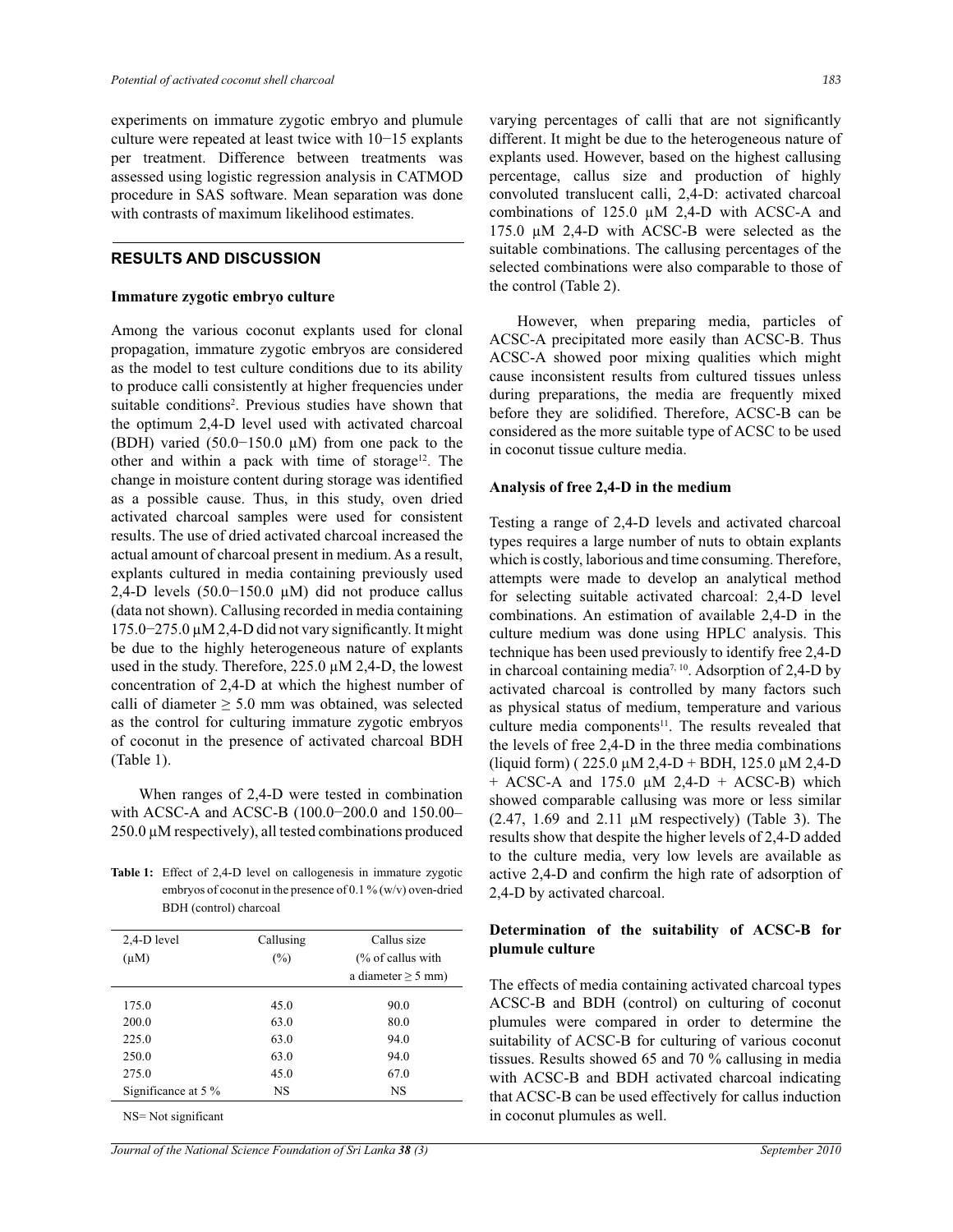| Activated charcoal   | 2,4-D level | Callusing | Callus size                    |
|----------------------|-------------|-----------|--------------------------------|
| type                 | $(\mu M)$   | $(\%)$    | $\frac{6}{6}$ of callus with a |
|                      |             |           | diameter $\geq$ 5 mm)          |
| ACSC-A               | 100.0       | 40.0      | 100.0                          |
|                      | 125.0       | 59.0      | 100.0                          |
|                      | 150.0       | 59.0      | 90.0                           |
|                      | 175.0       | na        | na                             |
|                      | 200.0       | 56.0      | 82.0                           |
| $ACSC-B$             | 150.0       | 61.0      | 82.0                           |
|                      | 175.0       | 63.0      | 100.0                          |
|                      | 200.0       | 47.0      | 100.0                          |
|                      | 225.0       | 47.0      | 89.0                           |
|                      | 250.0       | 53.0      | 80.0                           |
| <b>BDH</b> (Control) | 225.0       | 63.0      | 94.0                           |
| Significance at 5 %  |             | NS        | NS                             |

 **Table 2:** Effect of ACSC type: 2,4-D level combinations on callogenesis in immature zygotic embryos of coconut

NS= Not significant; na= Not available due to contamination of many replicates

**Table 3:** Free 2,4-D levels in culture media supplemented with various combinations of 2,4-D and activated charcoal

| Activated charcoal type | 2,4-D level added<br>to medium $(\mu M)$ | Free 2,4-D level available<br>in medium $(\mu M)$ |
|-------------------------|------------------------------------------|---------------------------------------------------|
| ACSC-A                  | 125.0                                    | 2.47                                              |
|                         | 150.0                                    | 3.25                                              |
|                         | 175.0                                    | 4.98                                              |
|                         | 200.0                                    | 6.17                                              |
| $ACSC-B$                | 175.0                                    | 1.69                                              |
|                         | 200.0                                    | 2.61                                              |
|                         | 225.0                                    | 4.09                                              |
|                         | 250.0                                    | 4.50                                              |
| BDH (control)           | 225.0                                    | 2.11                                              |
|                         | 250.0                                    | 3.74                                              |
|                         | 275.0                                    | 5.08                                              |

# **CONCLUSION**

Activated charcoal is a critical culture media component which can create variable culture conditions depending on the type, production batch, other media components and method of media preparation. Due to the highly recalcitrant nature of coconut, consistent culture conditions are necessary for reliable results. Selection of a reliable activated charcoal type is critical in this regard.

This study enabled the selection of a suitable type of ACSC for coconut tissue culture. This was confirmed by culturing of immature zygotic embryos and plumule explants of coconut.

#### **Acknowledgement**

Authors kindly acknowledge Haycarb PLC for providing activated coconut shell charcoal samples, The staff of the Coconut Research Institute, Miss Mithila Jayasundara for assistance in HPLC analysis, Mrs. Pramuditha